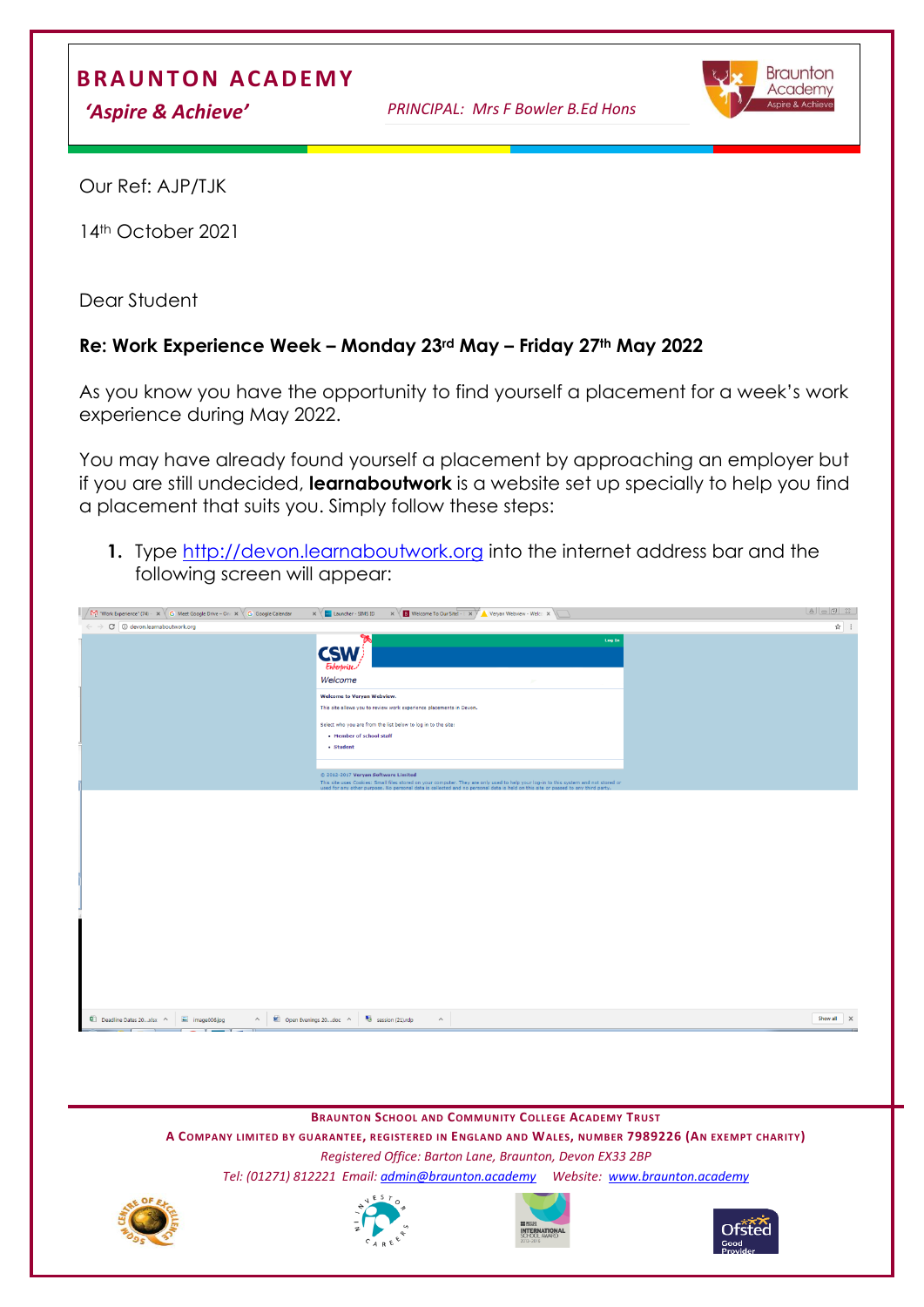**2.** Click on **student** and the following screen appears. Click on 'Click here to enter school name'.

| Veryan Webview - Stude $\times$ + $\sim$<br>后<br>一                            |                                                                                                                                                                                                                                                                                                                  |   |
|-------------------------------------------------------------------------------|------------------------------------------------------------------------------------------------------------------------------------------------------------------------------------------------------------------------------------------------------------------------------------------------------------------|---|
| https://devon.learnaboutwork.org/log-in-student.asp<br>Ü<br>$\leftarrow$<br>⋒ |                                                                                                                                                                                                                                                                                                                  | m |
|                                                                               | Log In<br><b>CSW</b><br>Student Log In<br>$\overline{p}$                                                                                                                                                                                                                                                         |   |
|                                                                               | You must first look up your school name. For your convenience this will then be stored in a small file on<br>your computer called a 'cookie'. Your browser must have cookies enabled for you to use WebView.                                                                                                     |   |
|                                                                               | <b>Click here to enter school name</b>                                                                                                                                                                                                                                                                           |   |
|                                                                               |                                                                                                                                                                                                                                                                                                                  |   |
|                                                                               | © 2012-2021 Veryan Software Limited<br>This site uses Cookies: Small files stored on your computer. They are only used to help your log-in to this system and not stored or<br>used for any other purpose. No personal data is collected and no personal data is held on this site or passed to any third party. |   |

**3.** Click on 'Click here to enter school name' and chose Braunton Academy from the dropdown list. Click Submit.

| Veryan Webview - Enter X<br>后<br>⊟<br>$+$ $\vee$<br>一個                                         |                                                                                                                                                                                                                                                                           |     |
|------------------------------------------------------------------------------------------------|---------------------------------------------------------------------------------------------------------------------------------------------------------------------------------------------------------------------------------------------------------------------------|-----|
| A https://devon.learnaboutwork.org/enter-school.asp<br>↻<br>仚<br>$\rightarrow$<br>$\leftarrow$ |                                                                                                                                                                                                                                                                           | □ ☆ |
|                                                                                                | 个<br>Log In<br><b>CSW</b>                                                                                                                                                                                                                                                 |     |
|                                                                                                | Enter school                                                                                                                                                                                                                                                              |     |
|                                                                                                |                                                                                                                                                                                                                                                                           |     |
|                                                                                                | Lookup your school name, then click 'Submit'.                                                                                                                                                                                                                             |     |
|                                                                                                |                                                                                                                                                                                                                                                                           |     |
|                                                                                                | $\small\lor$<br>School                                                                                                                                                                                                                                                    |     |
|                                                                                                | Submit                                                                                                                                                                                                                                                                    |     |
|                                                                                                |                                                                                                                                                                                                                                                                           |     |
|                                                                                                |                                                                                                                                                                                                                                                                           |     |
|                                                                                                |                                                                                                                                                                                                                                                                           |     |
|                                                                                                |                                                                                                                                                                                                                                                                           |     |
|                                                                                                | @ 2012-2021 Veryan Software Limited                                                                                                                                                                                                                                       |     |
|                                                                                                | This site uses Cookies: Small files stored on your computer. They are only used to help your log-in to this system and not stored or<br>used for any other purpose. No personal data is collected and no personal data is held on this site or passed to any third party. |     |

**4.** This brings up the login screen. Type **Braunton Student** in the Name box followed by PIN **2765.** Click Login.

| <b>CSV</b><br>People developers     |                                                                                                                                                                                                                                   | Log In |
|-------------------------------------|-----------------------------------------------------------------------------------------------------------------------------------------------------------------------------------------------------------------------------------|--------|
| Student Log In                      |                                                                                                                                                                                                                                   |        |
|                                     | Enter your name and PIN, then click 'Login'.<br>N.B. You must enter your name and PIN EXACTLY as they have been given to you by your teacher.<br>If the school name is incorrect, click on it to change it.                       |        |
| School                              | <b>Braunton Academy</b>                                                                                                                                                                                                           |        |
| Name                                |                                                                                                                                                                                                                                   |        |
| PIN                                 |                                                                                                                                                                                                                                   |        |
| <b>Clear</b><br>Login               |                                                                                                                                                                                                                                   |        |
|                                     |                                                                                                                                                                                                                                   |        |
| © 2012-2021 Veryan Software Limited | This site uses Cookies: Small files stored on your computer. They are only used to help your log-in to this system and not stored or<br>used for any other purpose. No personal data is collected and no personal data is held on |        |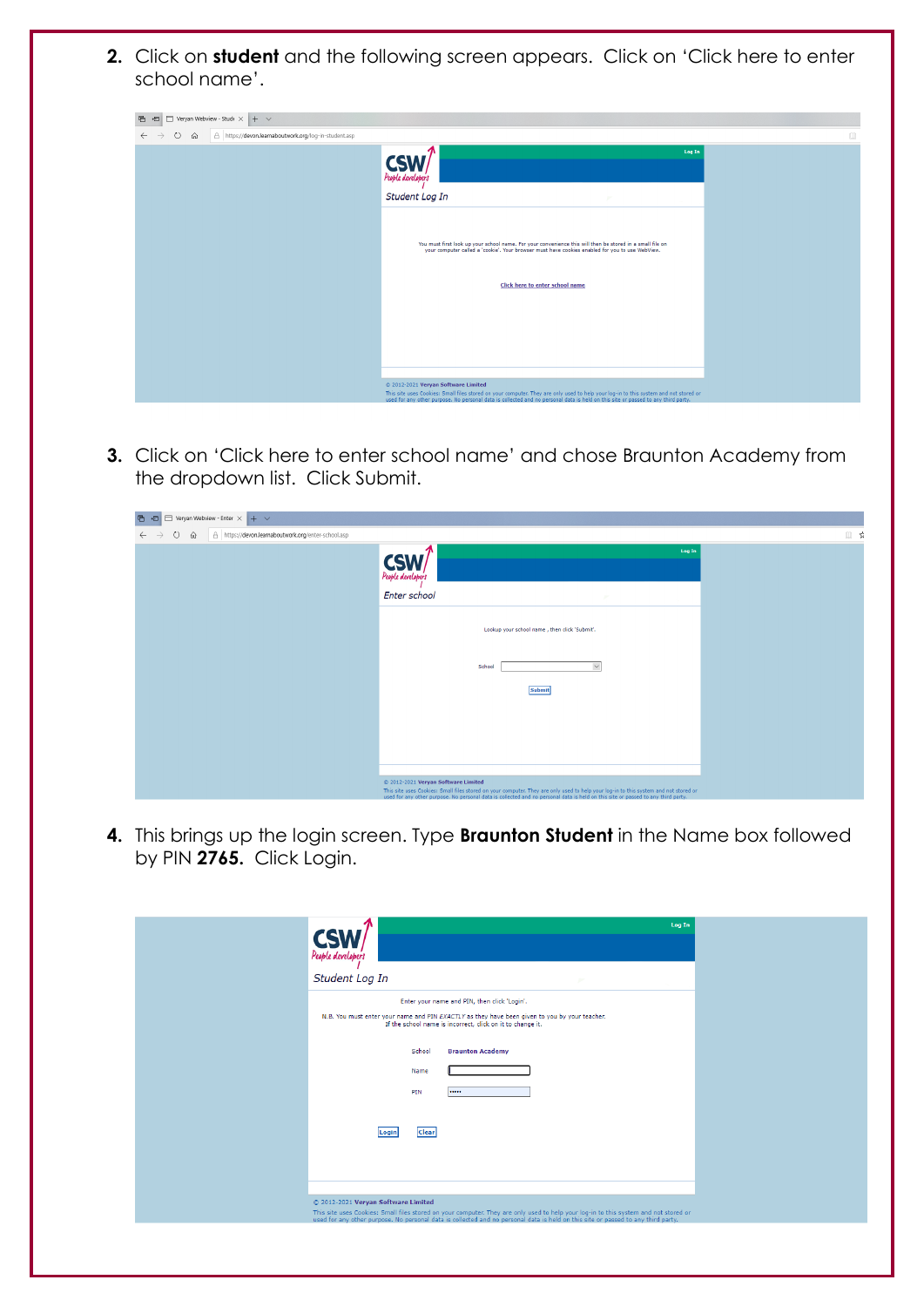| $\sqrt{N_1^4}$ "Work Experience" (74) $\cdot \cdot \times \cdot \cdot \cdot$ Meet Google Drive – On $\cdot \cdot \cdot \cdot \cdot \cdot \cdot \cdot \cdot \cdot \cdot \cdot$ G Google Calendar<br>$\leftarrow$ $\rightarrow$ $\left  \mathbb{G}\right $ (ii) Not secure   devon.learnaboutwork.org/log-in-student.asp | $\times \sqrt{\Box}$ Launcher - SIMS ID<br>$\mathbf{x} \times \mathbf{B}$ Welcome To Our Site! $\mathbf{B} \times \mathbf{B}$ Veryan Webview - Stude: $\mathbf{x}$                                                                                                       | ♥ ☆ :                    |
|------------------------------------------------------------------------------------------------------------------------------------------------------------------------------------------------------------------------------------------------------------------------------------------------------------------------|--------------------------------------------------------------------------------------------------------------------------------------------------------------------------------------------------------------------------------------------------------------------------|--------------------------|
|                                                                                                                                                                                                                                                                                                                        | Log In<br><b>CSW</b><br>Enterprise.<br>Student Log In<br>$\sim$                                                                                                                                                                                                          |                          |
|                                                                                                                                                                                                                                                                                                                        | Enter your name and PIN, then click 'Login'.<br>N.B. You must enter your name and PIN EXACTLY as they have been given to you by your teacher.<br>If the school name is incorrect, click on it to change it.                                                              |                          |
|                                                                                                                                                                                                                                                                                                                        | <b>Braunton School and Community College</b><br>School<br><b>Academy Trust</b><br><b>Braunton Student</b><br>Name<br>PIN<br>                                                                                                                                             |                          |
|                                                                                                                                                                                                                                                                                                                        | Clear<br>Login                                                                                                                                                                                                                                                           |                          |
|                                                                                                                                                                                                                                                                                                                        | @ 2012-2017 Veryan Software Limited<br>This site uses Cookies: Small files stored on your computer. They are only used to help your log-in to this system and not stored or<br>used for any other purpose. No personal data is collected and no personal data is held on |                          |
|                                                                                                                                                                                                                                                                                                                        |                                                                                                                                                                                                                                                                          |                          |
|                                                                                                                                                                                                                                                                                                                        |                                                                                                                                                                                                                                                                          |                          |
|                                                                                                                                                                                                                                                                                                                        |                                                                                                                                                                                                                                                                          |                          |
|                                                                                                                                                                                                                                                                                                                        |                                                                                                                                                                                                                                                                          |                          |
| Deadline Dates 20  xlsx ^<br>image006.jpg<br>$\widehat{\phantom{a}}$                                                                                                                                                                                                                                                   | Open Evenings 20doc ^ 5 session (21) rdp<br>$\widehat{\phantom{a}}$                                                                                                                                                                                                      | Show all<br>$\mathsf{X}$ |

## **5.** The **Student Home** page then appears:

| $\sqrt{M}$ "Work Experience" (74) $\cdot \times \sqrt{G}$ Meet Google Drive – On: $\times \sqrt{G}$ Google Calendar | $\mathbf{x} \times \mathbf{B}$ Welcome To Our Site $\mathbf{B} \times \mathbf{B}$ Veryan Webview - Stude: $\mathbf{x}$<br>$\times$ $\times$ Launcher - SIMS ID                                                                                                                                                                                                                                                                                                                                       |                |
|---------------------------------------------------------------------------------------------------------------------|------------------------------------------------------------------------------------------------------------------------------------------------------------------------------------------------------------------------------------------------------------------------------------------------------------------------------------------------------------------------------------------------------------------------------------------------------------------------------------------------------|----------------|
| $\leftarrow$ $\rightarrow$ C $\circ$ O devon.learnaboutwork.org/home-student.asp?B=0                                |                                                                                                                                                                                                                                                                                                                                                                                                                                                                                                      | $\frac{1}{24}$ |
|                                                                                                                     | You are logged in as Braunton Student<br><b>Log Out</b><br><b>CSW</b><br><b>Work Experience</b><br>Literature<br>My Placement<br>Details<br>Feedback<br><b>WEX</b><br><b>Noticeboard</b><br>Form<br><b>Search</b><br>Home<br>Enterprise.<br><b>Student Home</b>                                                                                                                                                                                                                                      |                |
|                                                                                                                     | Welcome to Webview. This is an on line database of Employers that have had students on work experience in the past. This<br>does not mean that they have agreed to take students in the future. Some of the employers that you contact may no longer<br>be able to support work experience. If this is the case please let your teacher know in school.<br>Your work experience dates are 22/05/2017 to 26/05/2017<br>If you have any questions about Work Experience, please talk to your teachers. |                |
|                                                                                                                     | @ 2012-2017 Veryan Software Limited                                                                                                                                                                                                                                                                                                                                                                                                                                                                  |                |
|                                                                                                                     | This site uses Cookies: Small files stored on your computer. They are only used to help your log-in to this system and not stored or<br>used for any other purpose. No personal data is collected and no personal data is held on                                                                                                                                                                                                                                                                    |                |
|                                                                                                                     |                                                                                                                                                                                                                                                                                                                                                                                                                                                                                                      |                |
|                                                                                                                     |                                                                                                                                                                                                                                                                                                                                                                                                                                                                                                      |                |
| Deadline Dates 20xlsx ^<br>$\equiv$ image006.jpg<br>$\hat{\phantom{a}}$                                             | session (21).rdp<br>Open Evenings 20  doc ^<br>$\widehat{\phantom{a}}$                                                                                                                                                                                                                                                                                                                                                                                                                               | Show all X     |

**4.** Click on **search** and the following screen appears where you can look for companies by name, area, type of industry, etc: